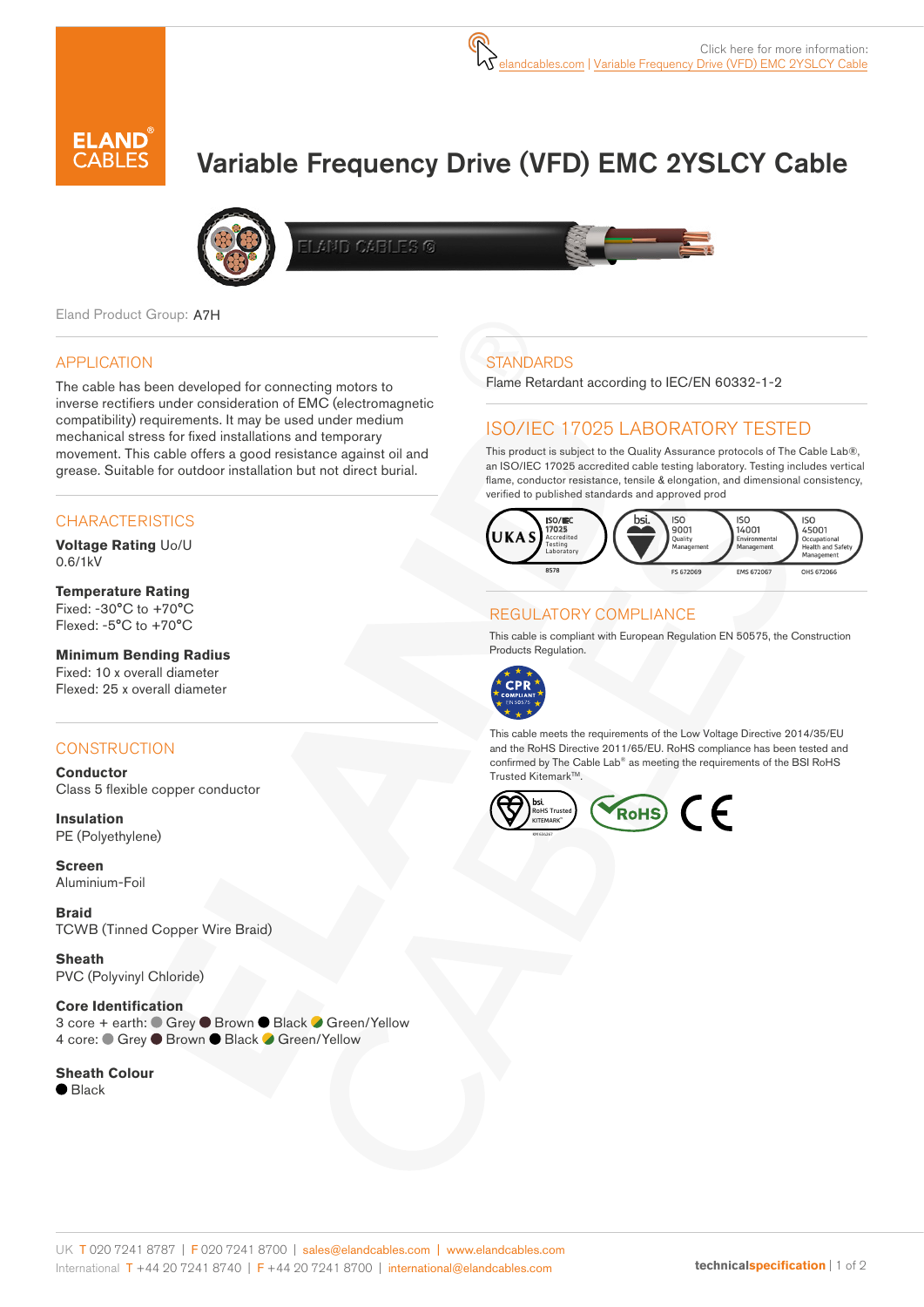# DIMENSIONS

| ELAND PART NO. | NO. OF<br>CORES | NOMINAL CROSS SECTIONAL AREA<br>mm <sup>2</sup> |                 | NOMINAL OVERALL<br><b>DIAMETER</b> | NOMINAL<br>WEIGHT |
|----------------|-----------------|-------------------------------------------------|-----------------|------------------------------------|-------------------|
|                |                 | Power Conductor                                 | Earth Conductor | mm                                 | kg/km             |
| A7H03015       | $3 + 3$ earth   | 1.5                                             | 0.25            | 10.2                               | 140               |
| A7H03025       | $3 + 3$ earth   | 2.5                                             | 0.5             | 11.4                               | 220               |
| A7H03040       | $3 + 3$ earth   | $\overline{4}$                                  | 0.75            | 13.1                               | 323               |
| A7H03060       | $3 + 3$ earth   | 6                                               | $\mathbf{1}$    | 14.9                               | 420               |
| A7H0310        | $3 + 3$ earth   | 10                                              | 1.5             | 18.4                               | 615               |
| A7H0316        | $3 + 3$ earth   | 16                                              | 2.5             | 21.6                               | 819               |
| A7H0325        | $3 + 3$ earth   | 25                                              | $\overline{4}$  | 25.3                               | 1402              |
| A7H0335        | $3 + 3$ earth   | 35                                              | 6               | 27.8                               | 1718              |
| A7H0350        | $3 + 3$ earth   | 50                                              | 10              | 32.6                               | 2399              |
| A7H0370        | $3 + 3$ earth   | 70                                              | 10              | 38.9                               | 3173              |
| A7H0395        | $3 + 3$ earth   | 95                                              | 16              | 44.3                               | 4162              |
| A7H03120       | $3 + 3$ earth   | 120                                             | 16              | 46.8                               | 5253              |
| A7H03150       | $3 + 3$ earth   | 150                                             | 25              | 53.5                               | 6128              |
| A7H03185       | $3 + 3$ earth   | 185                                             | 35              | 59.5                               | 7450              |
| A7H03240       | $3 + 3$ earth   | 240                                             | 50              | 70                                 | 10800             |
| A7H04015       | 4               | 1.5                                             |                 | 10.4                               | 154               |
| A7H04025       | $\overline{4}$  | 2.5                                             |                 | 12.3                               | 229               |
| A7H04040       | $\overline{4}$  | $\overline{4}$                                  |                 | 14.5                               | 339               |
| A7H04060       | 4               | 6                                               |                 | 16.8                               | 451               |
| A7H0410        | 4               | 10                                              |                 | 19.7                               | 667               |
| A7H0416        | 4               | 16                                              |                 | 22                                 | 892               |
| A7H0425        | 4               | 25                                              |                 | 27                                 | 1440              |
| A7H0435        | 4               | 35                                              |                 | 30.3                               | 1861              |
| A7H0450        | 4               | 50                                              |                 | 35                                 | 2547              |
| A7H0470        | $\overline{4}$  | 70                                              |                 | 39.4                               | 3404              |
| A7H0495        | 4               | 95                                              |                 | 46                                 | 4888              |
| A7H04120       | 4               | 120                                             |                 | 51.4                               | 5703              |
| A7H04150       | 4               | 150                                             |                 | 58.8                               | 7040              |
| A7H04185       | $\overline{4}$  | 185                                             |                 | 61.1                               | 9150              |
| A7H04240       | $\overline{4}$  | 240                                             |                 | 70                                 | 12500             |